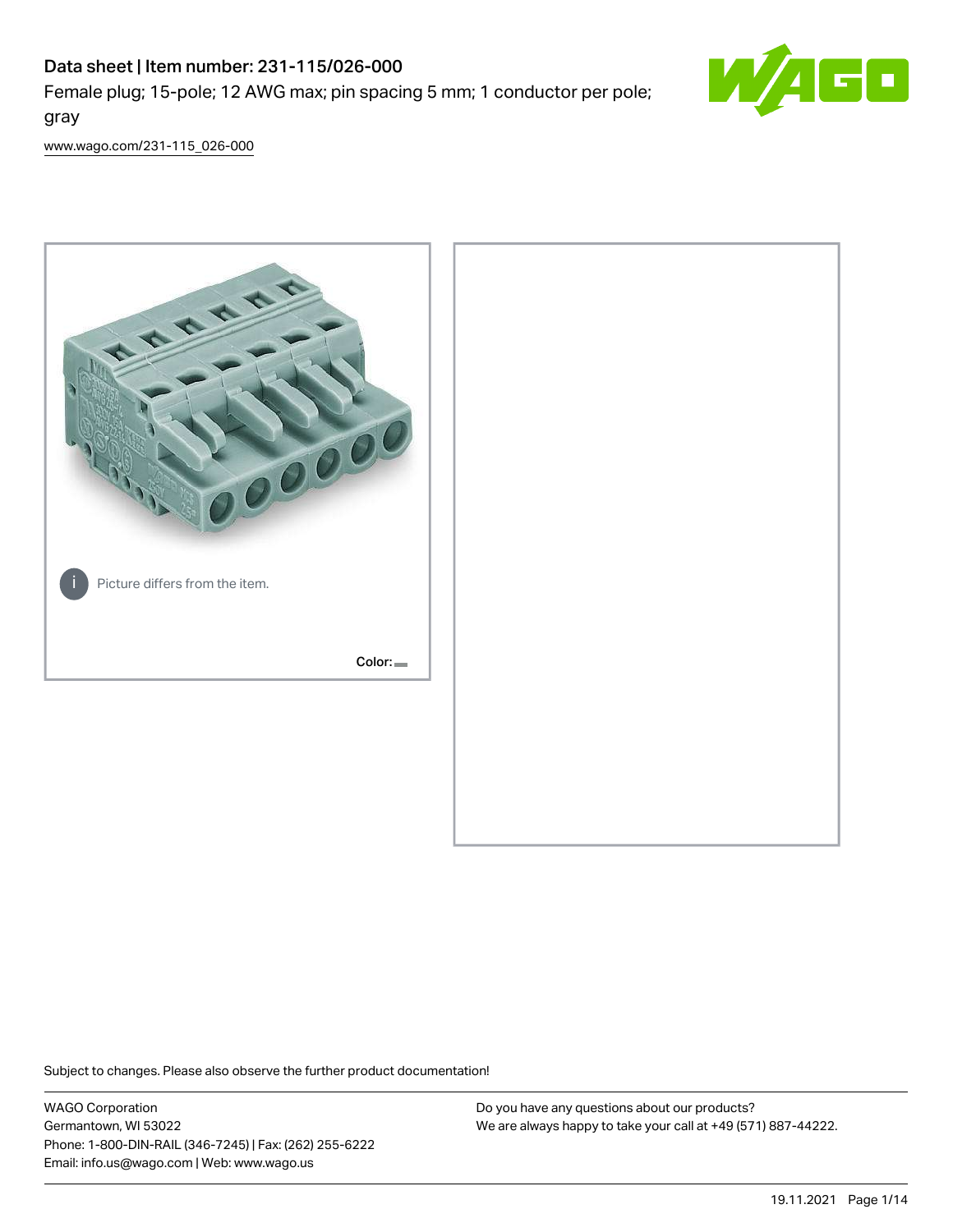

Dimensions in mm

 $L =$  (pole no. x pin spacing) + 1.5 mm

2- to 3-pole female connectors – one latch only

#### Item description

- **Universal connection for all conductor types**
- Easy cable pre-assembly and on-unit wiring via vertical and horizontal CAGE CLAMP<sup>®</sup> actuation  $\blacksquare$
- $\blacksquare$ Integrated test ports
- $\blacksquare$ With coding fingers

Subject to changes. Please also observe the further product documentation! Data

WAGO Corporation Germantown, WI 53022 Phone: 1-800-DIN-RAIL (346-7245) | Fax: (262) 255-6222 Email: info.us@wago.com | Web: www.wago.us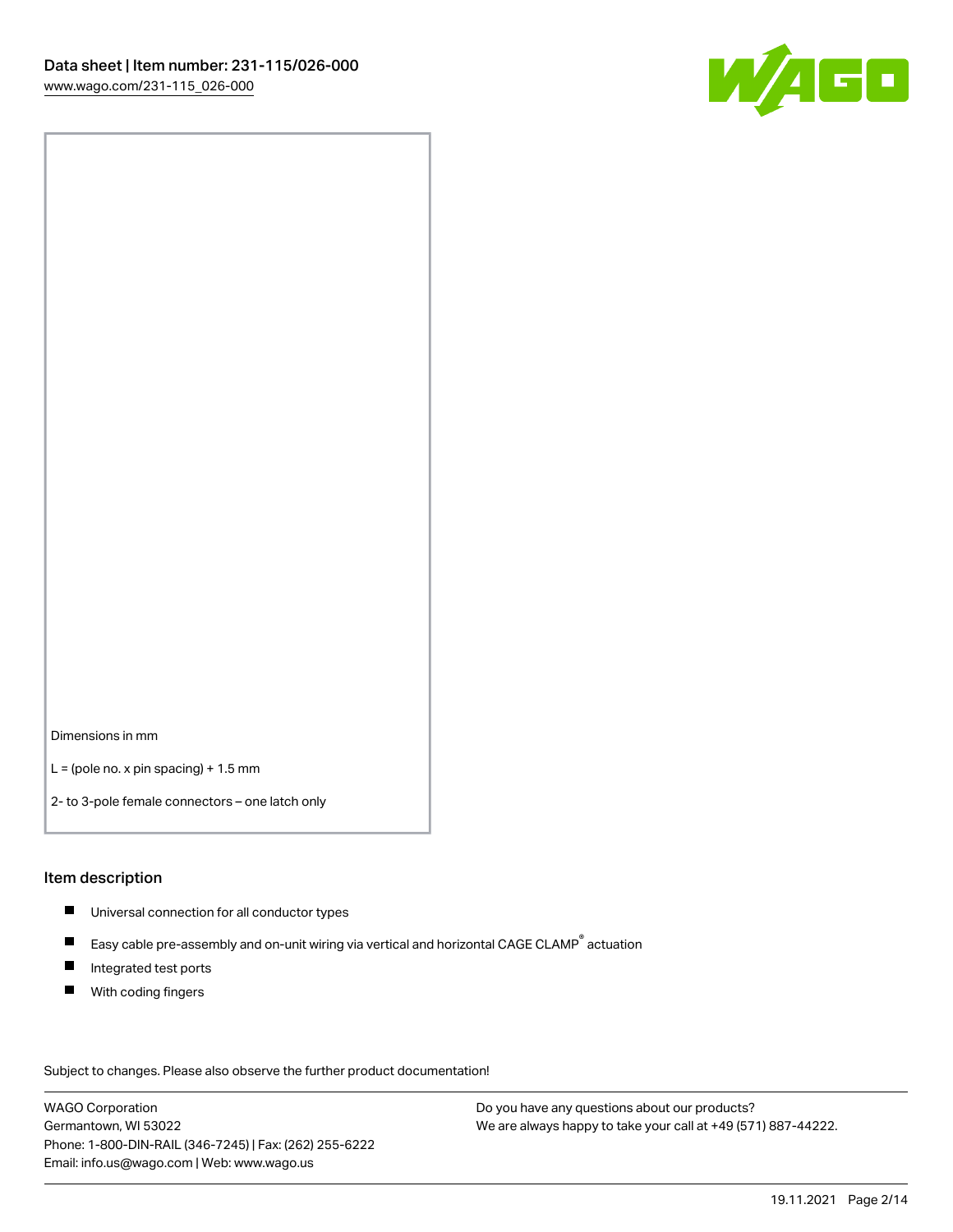

# Data Notes

| Safety information 1 | The MCS-MULTI CONNECTION SYSTEM includes connectors<br>without breaking capacity in accordance with DIN EN 61984. When<br>used as intended, these connectors must not be connected<br>/disconnected when live or under load. The circuit design should<br>ensure header pins, which can be touched, are not live when<br>unmated. |
|----------------------|-----------------------------------------------------------------------------------------------------------------------------------------------------------------------------------------------------------------------------------------------------------------------------------------------------------------------------------|
| Variants:            | Gold-plated or partially gold-plated contact surfaces<br>Other versions (or variants) can be requested from WAGO Sales or<br>configured at https://configurator.wago.com/                                                                                                                                                         |

# Electrical data

# IEC Approvals

| Ratings per                 | IEC/EN 60664-1                                                        |
|-----------------------------|-----------------------------------------------------------------------|
| Rated voltage (III / 3)     | 320 V                                                                 |
| Rated surge voltage (III/3) | 4 <sub>k</sub> V                                                      |
| Rated voltage (III/2)       | 320 V                                                                 |
| Rated surge voltage (III/2) | 4 <sub>k</sub> V                                                      |
| Nominal voltage (II/2)      | 630 V                                                                 |
| Rated surge voltage (II/2)  | 4 <sub>k</sub> V                                                      |
| Rated current               | 16A                                                                   |
| Legend (ratings)            | $(III / 2)$ $\triangle$ Overvoltage category III / Pollution degree 2 |

# UL Approvals

| Approvals per                  | UL 1059 |
|--------------------------------|---------|
| Rated voltage UL (Use Group B) | 300 V   |
| Rated current UL (Use Group B) | 15 A    |
| Rated voltage UL (Use Group D) | 300 V   |
| Rated current UL (Use Group D) | 10 A    |

# Ratings per UL

| Rated voltage UL 1977 | 600 V         |
|-----------------------|---------------|
| Rated current UL 1977 | $\sim$ $\sim$ |

# CSA Approvals

Approvals per CSA

| <b>WAGO Corporation</b>                                | Do you have any questions about our products?                 |
|--------------------------------------------------------|---------------------------------------------------------------|
| Germantown, WI 53022                                   | We are always happy to take your call at +49 (571) 887-44222. |
| Phone: 1-800-DIN-RAIL (346-7245)   Fax: (262) 255-6222 |                                                               |
| Email: info.us@wago.com   Web: www.wago.us             |                                                               |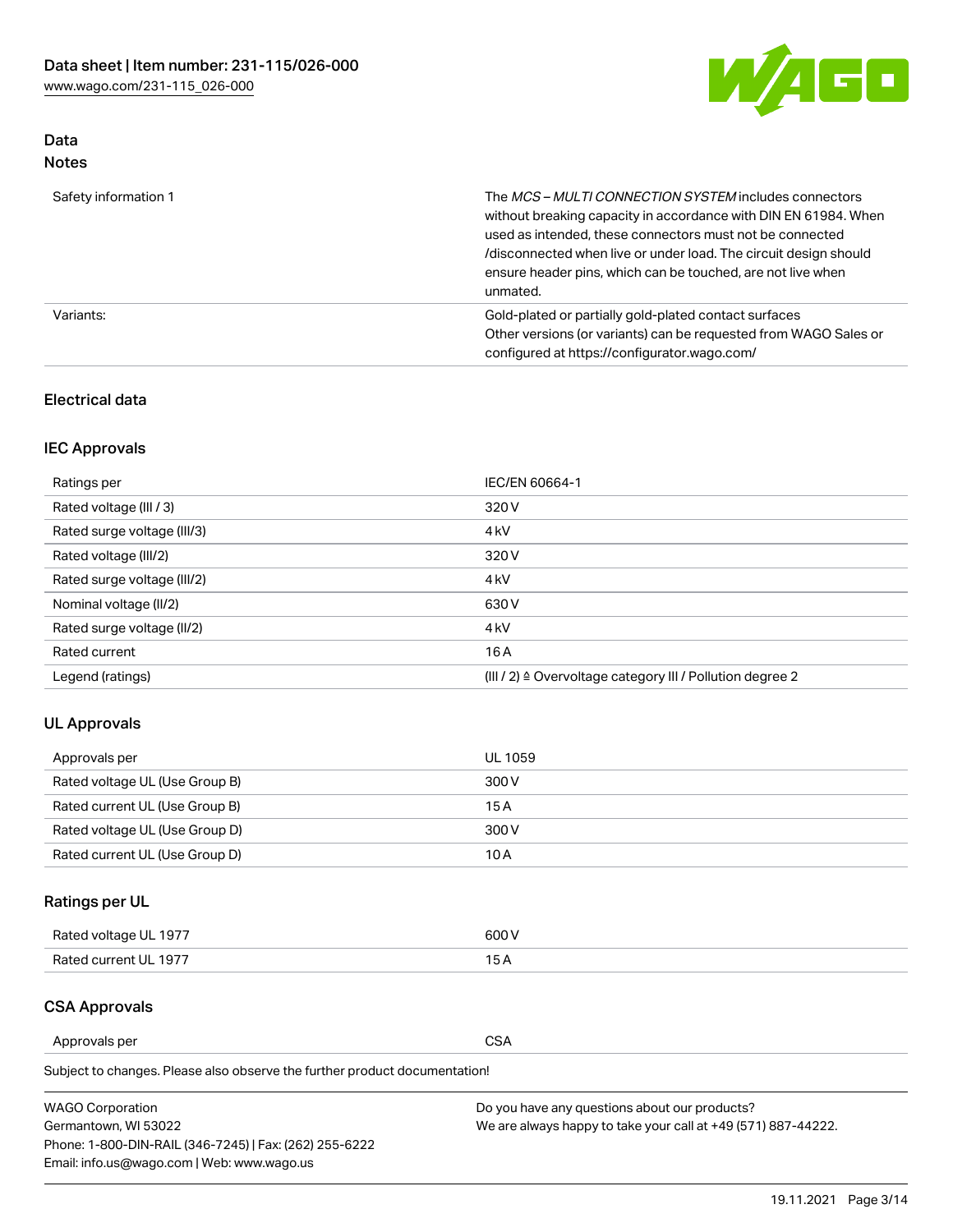W/4GD

| Rated voltage CSA (Use Group B) | 300 V |
|---------------------------------|-------|
| Rated current CSA (Use Group B) | 15 A  |
| Rated voltage CSA (Use Group D) | 300 V |
| Rated current CSA (Use Group D) | 10 A  |

## Connection data

| Total number of connection points | 15 |
|-----------------------------------|----|
| Total number of potentials        | 15 |
| Number of connection types        |    |
| Number of levels                  |    |

### Connection 1

| CAGE CLAMP®                             |
|-----------------------------------------|
| Operating tool                          |
| $0.08$ 2.5 mm <sup>2</sup> / 28  12 AWG |
| $0.082.5$ mm <sup>2</sup> / 28  12 AWG  |
| $0.251.5$ mm <sup>2</sup>               |
| $0.252.5$ mm <sup>2</sup>               |
| 89 mm / 0.31  0.35 inch                 |
| 15                                      |
| 0°                                      |
|                                         |

# Physical data

| Pin spacing | 5 mm / 0.197 inch     |
|-------------|-----------------------|
| Width       | 76.5 mm / 3.012 inch  |
| Height      | 14.3 mm / 0.563 inch  |
| Depth       | 26.45 mm / 1.041 inch |

### Plug-in connection

| Contact type (pluggable connector) | Female connector/socket |
|------------------------------------|-------------------------|
| Connector (connection type)        | for conductor           |
| Mismating protection               | No                      |
| Locking of plug-in connection      | Without                 |

# Material data

Color and the color of the color of the color of the color of the color of the color of the color of the color

| <b>WAGO Corporation</b>                                | Do you have any questions about our products?                 |
|--------------------------------------------------------|---------------------------------------------------------------|
| Germantown, WI 53022                                   | We are always happy to take your call at +49 (571) 887-44222. |
| Phone: 1-800-DIN-RAIL (346-7245)   Fax: (262) 255-6222 |                                                               |
| Email: info.us@wago.com   Web: www.wago.us             |                                                               |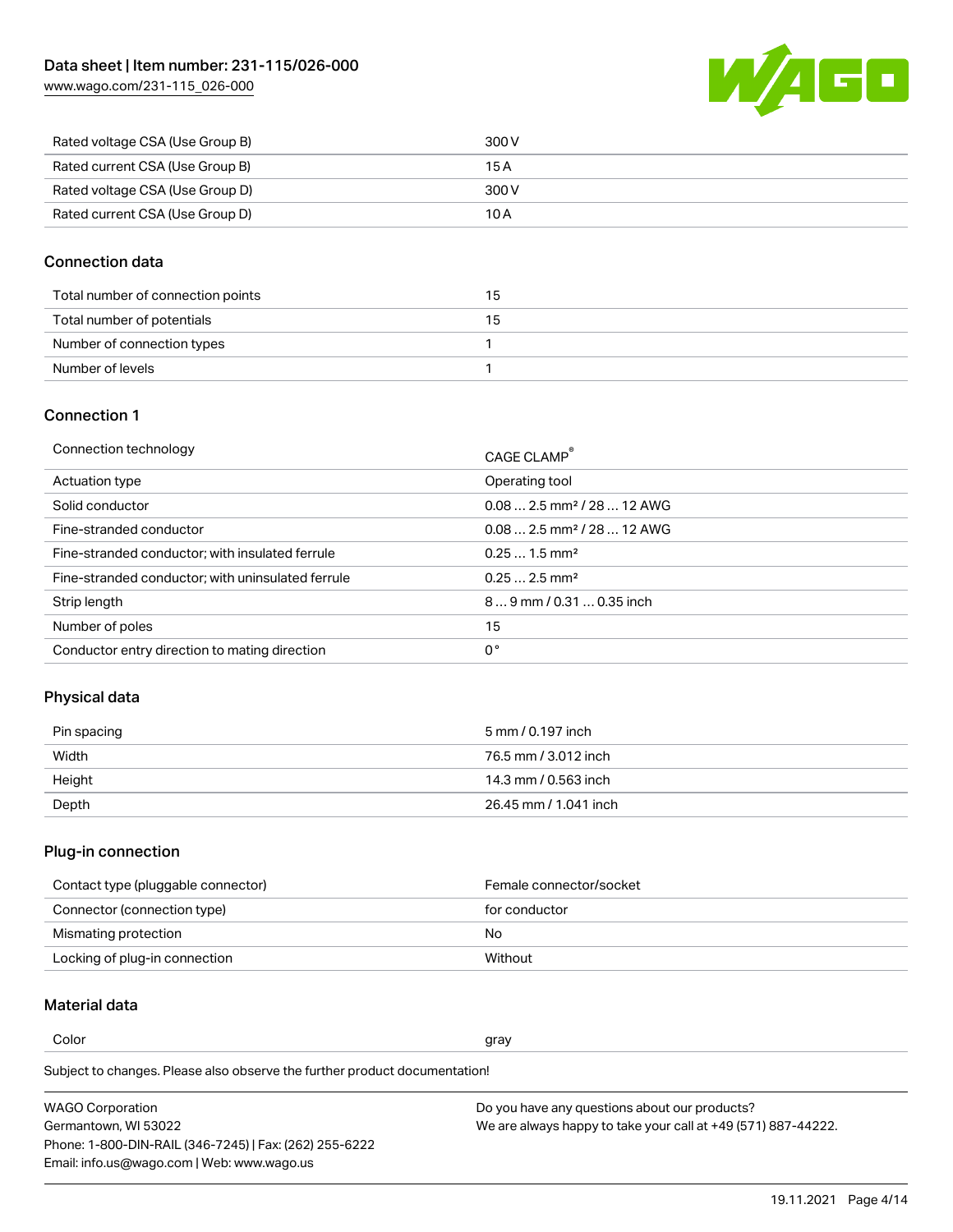[www.wago.com/231-115\\_026-000](http://www.wago.com/231-115_026-000)



| Material group              |                                   |
|-----------------------------|-----------------------------------|
| Insulation material         | Polyamide (PA66)                  |
| Flammability class per UL94 | V <sub>0</sub>                    |
| Clamping spring material    | Chrome nickel spring steel (CrNi) |
| Contact material            | Copper alloy                      |
| Contact plating             | tin-plated                        |
| Fire load                   | 0.369 MJ                          |
| Weight                      | 27 g                              |
|                             |                                   |

### Environmental requirements

| Limit temperature range | -60 … +85 °Ր |
|-------------------------|--------------|
|-------------------------|--------------|

## Commercial data

| Product Group         | 3 (Multi Conn. System) |
|-----------------------|------------------------|
| PU (SPU)              | 25 Stück               |
| Packaging type        | box                    |
| Country of origin     | DE                     |
| <b>GTIN</b>           | 4044918341974          |
| Customs tariff number | 8536694040             |

### Approvals / Certificates

#### Country specific Approvals

| Logo | Approval                               | <b>Additional Approval Text</b> | Certificate<br>name |
|------|----------------------------------------|---------------------------------|---------------------|
|      | CВ<br>DEKRA Certification B.V.         | IEC 61984                       | NL-39756            |
|      | <b>CSA</b><br>DEKRA Certification B.V. | C <sub>22.2</sub>               | LR 18677-<br>25     |

#### Ship Approvals

| Logo                | Approval                                  | <b>Additional Approval Text</b> | Certificate<br>name             |
|---------------------|-------------------------------------------|---------------------------------|---------------------------------|
| ABS<br><b>SALES</b> | <b>ABS</b><br>American Bureau of Shipping | $\overline{\phantom{0}}$        | 19-<br>HG1869876-<br><b>PDA</b> |
|                     | <b>BV</b>                                 | <b>IEC 60998</b>                | 11915/D0                        |

| <b>WAGO Corporation</b>                                | Do you have any questions about our products?                 |
|--------------------------------------------------------|---------------------------------------------------------------|
| Germantown, WI 53022                                   | We are always happy to take your call at +49 (571) 887-44222. |
| Phone: 1-800-DIN-RAIL (346-7245)   Fax: (262) 255-6222 |                                                               |
| Email: info.us@wago.com   Web: www.wago.us             |                                                               |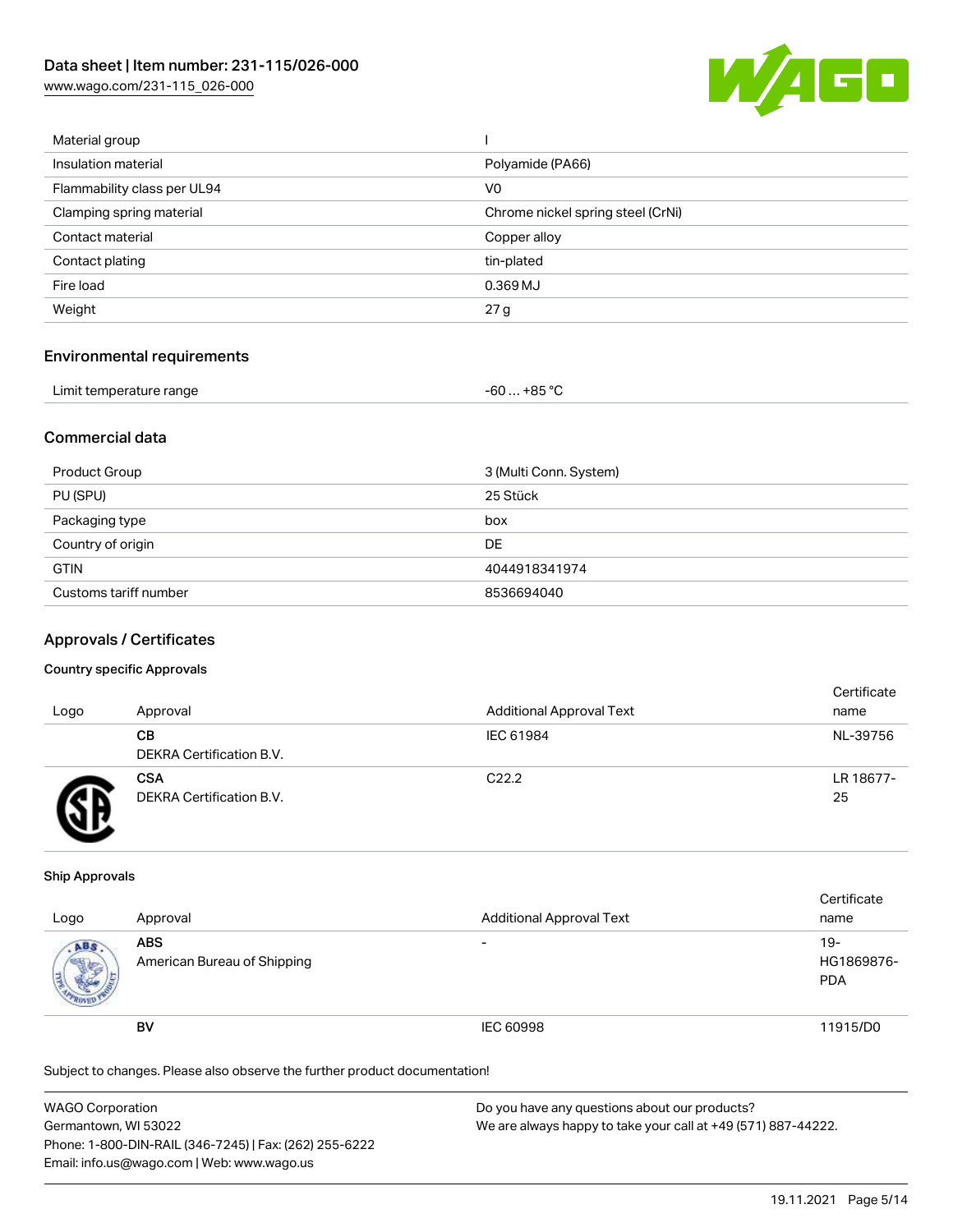

Bureau Veritas S.A. BV



| <b>BUREAU</b><br>VERITAS |                                                         |                                 |             |
|--------------------------|---------------------------------------------------------|---------------------------------|-------------|
|                          | <b>DNV GL</b><br>Det Norske Veritas, Germanischer Lloyd | -                               | TAE000016Z  |
| <b>UL-Approvals</b>      |                                                         |                                 |             |
|                          |                                                         |                                 | Certificate |
| Logo                     | Approval                                                | <b>Additional Approval Text</b> | name        |
|                          | UL                                                      | <b>UL 1059</b>                  | E45172      |
|                          | Underwriters Laboratories Inc.                          |                                 |             |
|                          | UR                                                      | <b>UL 1977</b>                  | E45171      |
|                          | Underwriters Laboratories Inc.                          |                                 |             |

# Counterpart

| Item no.231-145/001-000<br>Male header; 15-pole; THT; 1.0 x 1.0 mm solder pin; straight; pin spacing 5 mm; gray | www.wago.com/231-145/001-000 |
|-----------------------------------------------------------------------------------------------------------------|------------------------------|
| Item no.231-175/001-000<br>Male header; 15-pole; THT; 1.2 x 1.2 mm solder pin; straight; pin spacing 5 mm; gray | www.wago.com/231-175/001-000 |
| Item no.231-445/001-000<br>Male header; 15-pole; THT; 1.0 x 1.0 mm solder pin; angled; pin spacing 5 mm; gray   | www.wago.com/231-445/001-000 |
| Item no.231-475/001-000<br>Male header; 15-pole; THT; 1.2 x 1.2 mm solder pin; angled; pin spacing 5 mm; gray   | www.wago.com/231-475/001-000 |
| Item no.231-615<br>Male connector; 15-pole; Pin spacing 5 mm; gray                                              | www.wago.com/231-615         |
| Item no.231-615/018-000<br>Male connector; 15-pole; Pin spacing 5 mm; snap-in mounting feet; gray               | www.wago.com/231-615/018-000 |

| WAGO Corporation                                       | Do you have any questions about our products?                 |
|--------------------------------------------------------|---------------------------------------------------------------|
| Germantown, WI 53022                                   | We are always happy to take your call at +49 (571) 887-44222. |
| Phone: 1-800-DIN-RAIL (346-7245)   Fax: (262) 255-6222 |                                                               |
| Email: info.us@wago.com   Web: www.wago.us             |                                                               |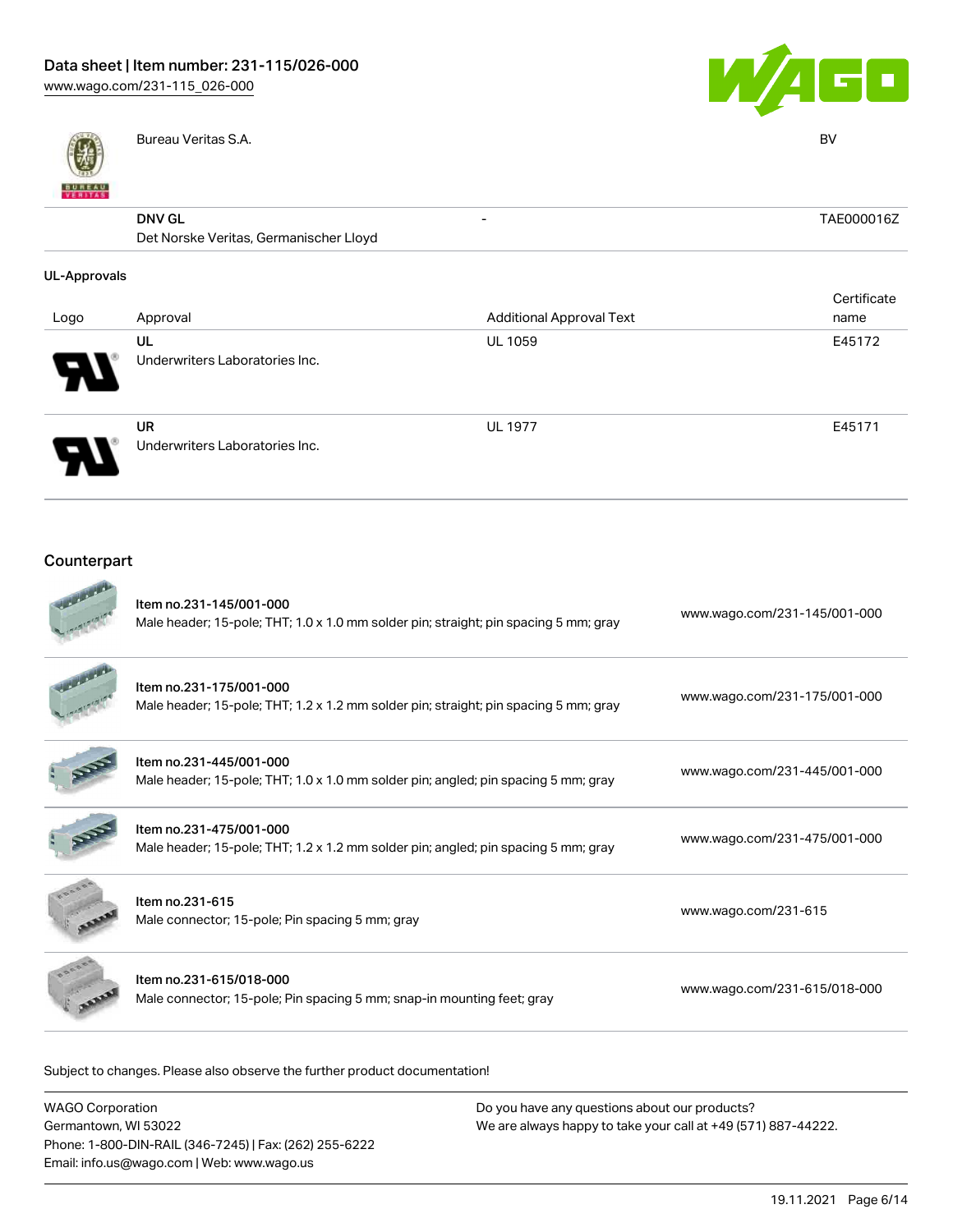



#### Item no.231-615/019-000

Male connector; 15-pole; Pin spacing 5 mm; mounting flange; gray [www.wago.com/231-615/019-000](https://www.wago.com/231-615/019-000)



| ltem no.231-615/114-000                                         |                              |
|-----------------------------------------------------------------|------------------------------|
| Male connector; 15-pole; Pin spacing 5 mm; snap-in flange; gray | www.wago.com/231-615/114-000 |

| Item no.232-515/007-000                                                  |  |
|--------------------------------------------------------------------------|--|
| Double pin header; DIN-35 rail mounting; 15-pole; Pin spacing 5 mm; gray |  |

[www.wago.com/232-515/007-000](https://www.wago.com/232-515/007-000)

# Optional accessories

### Insulations stops

#### Insulation stop



Item no.: 231-672 Insulation stop; 0.75 - 1 mm<sup>2</sup>; dark gray [www.wago.com/231-672](http://www.wago.com/231-672) www.wago.com/231-672

**CERAM** LEEEE

Item no.: 231-670 Insulation stop; 0.08-0.2 mm<sup>2</sup> / 0.2 mm<sup>2</sup> "s"; white [www.wago.com/231-670](http://www.wago.com/231-670) www.wago.com/231-670

**SERRA** Leee

Item no.: 231-671 Insulation stop; 0.25 - 0.5 mm²; light gray [www.wago.com/231-671](http://www.wago.com/231-671) www.wago.com/231-671

#### **Cover**

| ٠<br>۰,<br>×<br>۰.<br>٧ |
|-------------------------|
|                         |

| $0.9 - 1$ | ltem no.: 231-668                                      | www.wago.com/231-668 |
|-----------|--------------------------------------------------------|----------------------|
|           | Lockout caps; for covering unused clamping units; gray |                      |
| Ferrules  |                                                        |                      |

| <b>CILUICS</b> |                                                                                                                         |                      |
|----------------|-------------------------------------------------------------------------------------------------------------------------|----------------------|
| Ferrule        |                                                                                                                         |                      |
|                | Item no.: 216-101<br>Ferrule; Sleeve for 0.5 mm <sup>2</sup> / AWG 22; uninsulated; electro-tin plated; silver-colored  | www.wago.com/216-101 |
|                | Item no.: 216-104<br>Ferrule; Sleeve for 1.5 mm <sup>2</sup> / AWG 16; uninsulated; electro-tin plated; silver-colored  | www.wago.com/216-104 |
|                | Item no.: 216-106<br>Ferrule; Sleeve for 2.5 mm <sup>2</sup> / AWG 14; uninsulated; electro-tin plated; silver-colored  | www.wago.com/216-106 |
|                | Item no.: 216-102<br>Ferrule; Sleeve for 0.75 mm <sup>2</sup> / AWG 20; uninsulated; electro-tin plated; silver-colored | www.wago.com/216-102 |
|                |                                                                                                                         |                      |

 $\tilde{z}$ 

| <b>WAGO Corporation</b>                                | Do you have any questions about our products?                 |
|--------------------------------------------------------|---------------------------------------------------------------|
| Germantown, WI 53022                                   | We are always happy to take your call at +49 (571) 887-44222. |
| Phone: 1-800-DIN-RAIL (346-7245)   Fax: (262) 255-6222 |                                                               |
| Email: info.us@wago.com   Web: www.wago.us             |                                                               |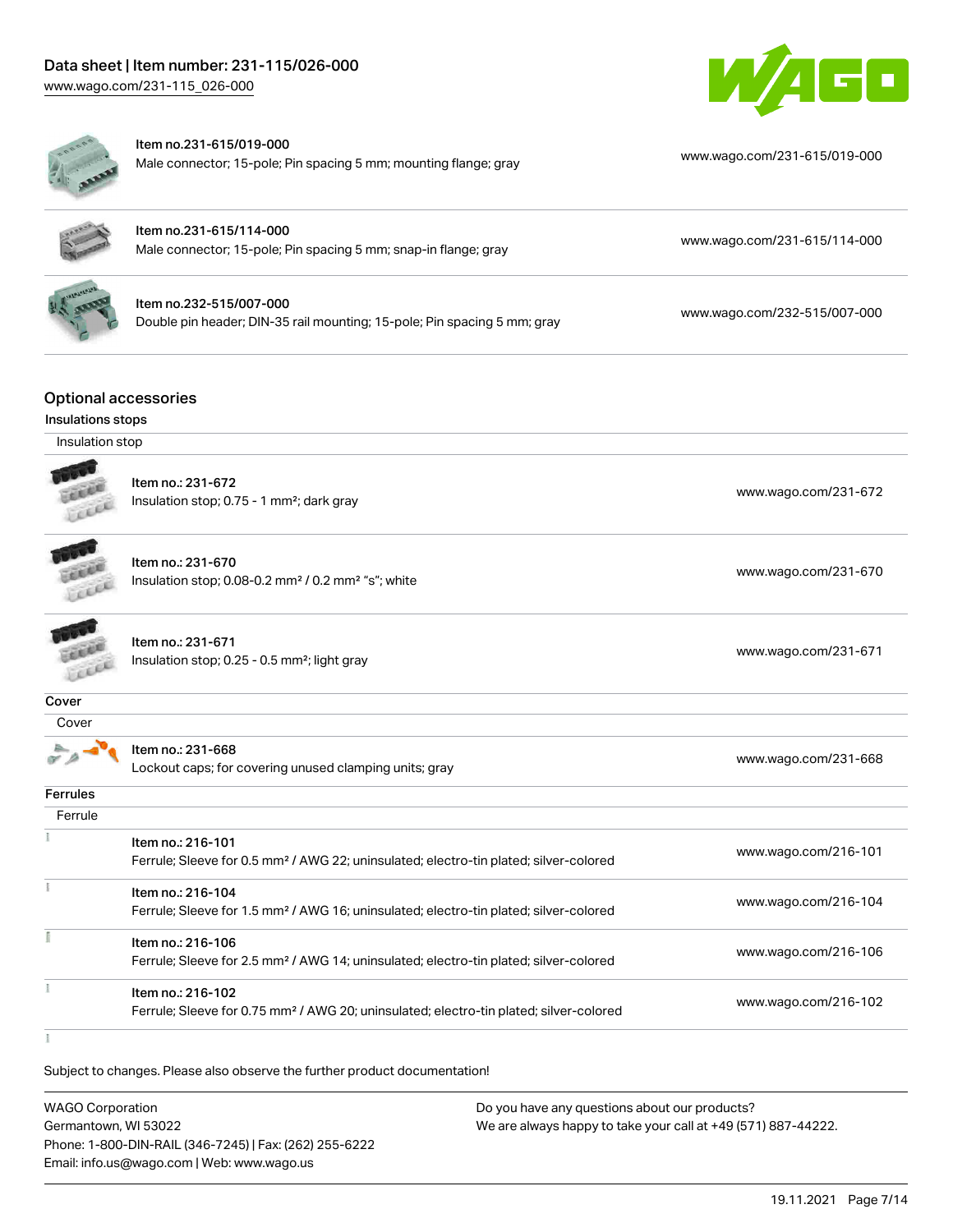# Data sheet | Item number: 231-115/026-000

Phone: 1-800-DIN-RAIL (346-7245) | Fax: (262) 255-6222

Email: info.us@wago.com | Web: www.wago.us

[www.wago.com/231-115\\_026-000](http://www.wago.com/231-115_026-000)



|   | <b>WAGO Corporation</b><br>Germantown, WI 53022                                                                                                                                                   | Do you have any questions about our products?<br>We are always happy to take your call at +49 (571) 887-44222. |                      |
|---|---------------------------------------------------------------------------------------------------------------------------------------------------------------------------------------------------|----------------------------------------------------------------------------------------------------------------|----------------------|
|   | Subject to changes. Please also observe the further product documentation!                                                                                                                        |                                                                                                                |                      |
|   | Item no.: 216-223<br>Ferrule; Sleeve for 1 mm <sup>2</sup> / AWG 18; insulated; electro-tin plated; red                                                                                           |                                                                                                                | www.wago.com/216-223 |
|   | Item no.: 216-201<br>Ferrule; Sleeve for 0.5 mm <sup>2</sup> / 20 AWG; insulated; electro-tin plated; white                                                                                       |                                                                                                                | www.wago.com/216-201 |
|   | Item no.: 216-144<br>Ferrule; Sleeve for 1.5 mm <sup>2</sup> / AWG 16; uninsulated; electro-tin plated; electrolytic copper; gastight<br>crimped; acc. to DIN 46228, Part 1/08.92; silver-colored |                                                                                                                | www.wago.com/216-144 |
|   | Item no.: 216-204<br>Ferrule; Sleeve for 1.5 mm <sup>2</sup> / AWG 16; insulated; electro-tin plated; black                                                                                       |                                                                                                                | www.wago.com/216-204 |
|   | Item no.: 216-151<br>Ferrule; Sleeve for 0.25 mm <sup>2</sup> / AWG 24; uninsulated; electro-tin plated                                                                                           |                                                                                                                | www.wago.com/216-151 |
|   | Item no.: 216-202<br>Ferrule; Sleeve for 0.75 mm <sup>2</sup> / 18 AWG; insulated; electro-tin plated; gray                                                                                       |                                                                                                                | www.wago.com/216-202 |
|   | Item no.: 216-203<br>Ferrule; Sleeve for 1 mm <sup>2</sup> / AWG 18; insulated; electro-tin plated; red                                                                                           |                                                                                                                | www.wago.com/216-203 |
|   | Item no.: 216-152<br>Ferrule; Sleeve for 0.34 mm <sup>2</sup> / AWG 24; uninsulated; electro-tin plated                                                                                           |                                                                                                                | www.wago.com/216-152 |
|   | Item no.: 216-141<br>Ferrule; Sleeve for 0.5 mm <sup>2</sup> / 20 AWG; uninsulated; electro-tin plated; electrolytic copper; gastight<br>crimped; acc. to DIN 46228, Part 1/08.92                 |                                                                                                                | www.wago.com/216-141 |
|   | Item no.: 216-131<br>Ferrule; Sleeve for 0.25 mm <sup>2</sup> / AWG 24; uninsulated; electro-tin plated; silver-colored                                                                           |                                                                                                                | www.wago.com/216-131 |
|   | Item no.: 216-143<br>Ferrule; Sleeve for 1 mm <sup>2</sup> / AWG 18; uninsulated; electro-tin plated; electrolytic copper; gastight<br>crimped; acc. to DIN 46228, Part 1/08.92                   |                                                                                                                | www.wago.com/216-143 |
|   | Item no.: 216-121<br>Ferrule; Sleeve for 0.5 mm <sup>2</sup> / AWG 22; uninsulated; electro-tin plated; silver-colored                                                                            |                                                                                                                | www.wago.com/216-121 |
|   | Item no.: 216-132<br>Ferrule; Sleeve for 0.34 mm <sup>2</sup> / AWG 24; uninsulated; electro-tin plated                                                                                           |                                                                                                                | www.wago.com/216-132 |
|   | Item no.: 216-142<br>Ferrule; Sleeve for 0.75 mm <sup>2</sup> / 18 AWG; uninsulated; electro-tin plated; electrolytic copper; gastight<br>crimped; acc. to DIN 46228, Part 1/08.92                |                                                                                                                | www.wago.com/216-142 |
| B | Item no.: 216-124<br>Ferrule; Sleeve for 1.5 mm <sup>2</sup> / AWG 16; uninsulated; electro-tin plated                                                                                            |                                                                                                                | www.wago.com/216-124 |
|   | Item no.: 216-122<br>Ferrule; Sleeve for 0.75 mm <sup>2</sup> / AWG 20; uninsulated; electro-tin plated; silver-colored                                                                           |                                                                                                                | www.wago.com/216-122 |
|   | Item no.: 216-123<br>Ferrule; Sleeve for 1 mm <sup>2</sup> / AWG 18; uninsulated; electro-tin plated; silver-colored                                                                              |                                                                                                                | www.wago.com/216-123 |
|   | Item no.: 216-103<br>Ferrule; Sleeve for 1 mm <sup>2</sup> / AWG 18; uninsulated; electro-tin plated                                                                                              |                                                                                                                | www.wago.com/216-103 |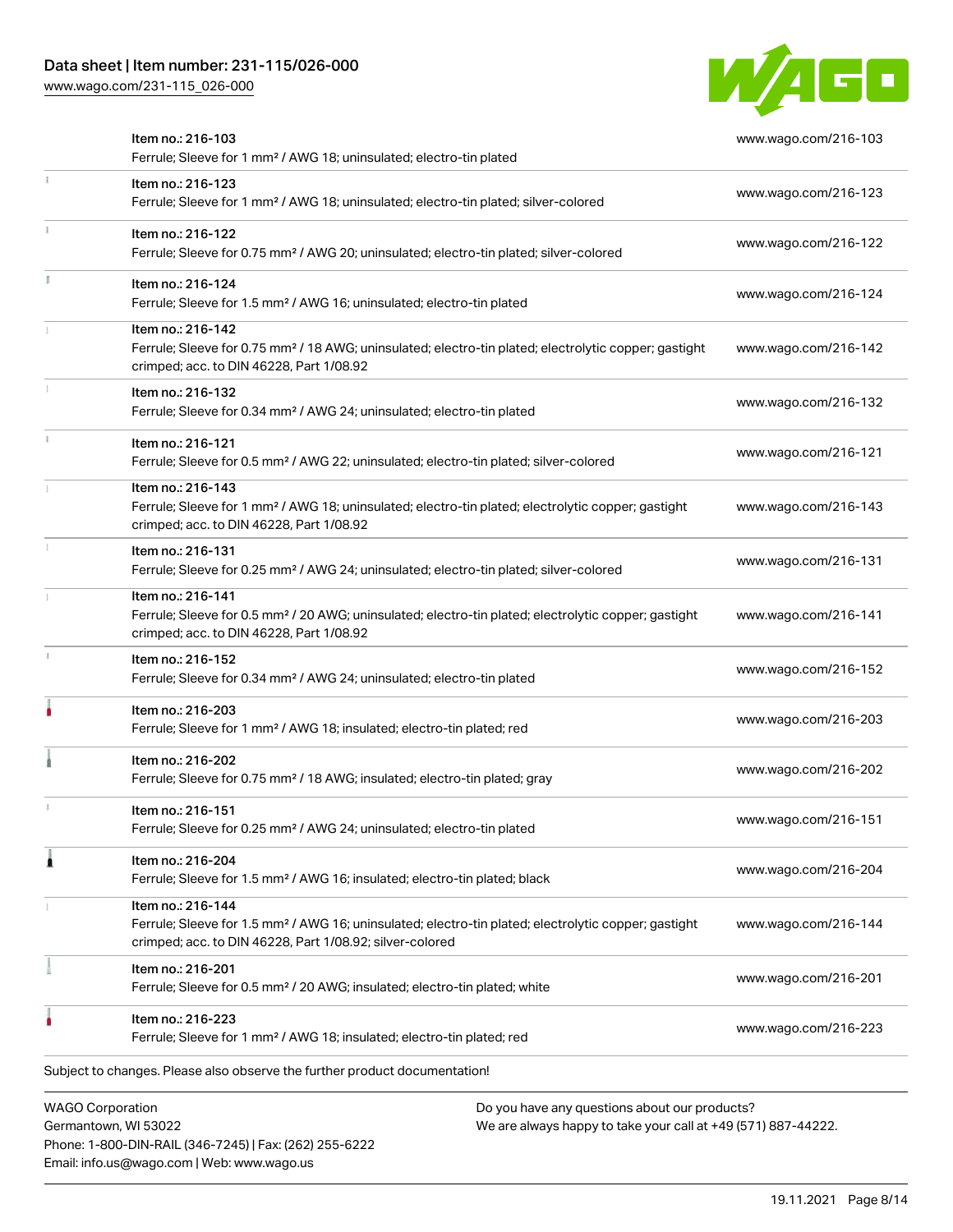[www.wago.com/231-115\\_026-000](http://www.wago.com/231-115_026-000)



|                | Item no.: 216-241<br>Ferrule; Sleeve for 0.5 mm <sup>2</sup> / 20 AWG; insulated; electro-tin plated; electrolytic copper; gastight<br>crimped; acc. to DIN 46228, Part 4/09.90; white                  | www.wago.com/216-241 |
|----------------|---------------------------------------------------------------------------------------------------------------------------------------------------------------------------------------------------------|----------------------|
|                | Item no.: 216-242<br>Ferrule; Sleeve for 0.75 mm <sup>2</sup> / 18 AWG; insulated; electro-tin plated; electrolytic copper; gastight<br>crimped; acc. to DIN 46228, Part 4/09.90; gray                  | www.wago.com/216-242 |
|                | Item no.: 216-222<br>Ferrule; Sleeve for 0.75 mm <sup>2</sup> / 18 AWG; insulated; electro-tin plated; gray                                                                                             | www.wago.com/216-222 |
|                | Item no.: 216-221<br>Ferrule; Sleeve for 0.5 mm <sup>2</sup> / 20 AWG; insulated; electro-tin plated; white                                                                                             | www.wago.com/216-221 |
| Ă              | Item no.: 216-224<br>Ferrule; Sleeve for 1.5 mm <sup>2</sup> / AWG 16; insulated; electro-tin plated; black                                                                                             | www.wago.com/216-224 |
|                | Item no.: 216-243<br>Ferrule; Sleeve for 1 mm <sup>2</sup> / AWG 18; insulated; electro-tin plated; electrolytic copper; gastight crimped; www.wago.com/216-243<br>acc. to DIN 46228, Part 4/09.90; red |                      |
| 1              | Item no.: 216-244<br>Ferrule; Sleeve for 1.5 mm <sup>2</sup> / AWG 16; insulated; electro-tin plated; electrolytic copper; gastight<br>crimped; acc. to DIN 46228, Part 4/09.90; black                  | www.wago.com/216-244 |
| ۸              | Item no.: 216-263<br>Ferrule; Sleeve for 1 mm <sup>2</sup> / AWG 18; insulated; electro-tin plated; electrolytic copper; gastight crimped; www.wago.com/216-263<br>acc. to DIN 46228, Part 4/09.90; red |                      |
| Ă              | Item no.: 216-264<br>Ferrule; Sleeve for 1.5 mm <sup>2</sup> / AWG 16; insulated; electro-tin plated; electrolytic copper; gastight<br>crimped; acc. to DIN 46228, Part 4/09.90; black                  | www.wago.com/216-264 |
| 1              | Item no.: 216-284<br>Ferrule; Sleeve for 1.5 mm <sup>2</sup> / AWG 16; insulated; electro-tin plated; electrolytic copper; gastight<br>crimped; acc. to DIN 46228, Part 4/09.90; black                  | www.wago.com/216-284 |
|                | Item no.: 216-262<br>Ferrule; Sleeve for 0.75 mm <sup>2</sup> / 18 AWG; insulated; electro-tin plated; electrolytic copper; gastight<br>crimped; acc. to DIN 46228, Part 4/09.90; gray                  | www.wago.com/216-262 |
|                | Item no.: 216-301<br>Ferrule; Sleeve for 0.25 mm <sup>2</sup> / AWG 24; insulated; electro-tin plated; yellow                                                                                           | www.wago.com/216-301 |
|                | Item no.: 216-321<br>Ferrule; Sleeve for 0.25 mm <sup>2</sup> / AWG 24; insulated; electro-tin plated; yellow                                                                                           | www.wago.com/216-321 |
|                | Item no.: 216-322<br>Ferrule; Sleeve for 0.34 mm <sup>2</sup> / 22 AWG; insulated; electro-tin plated; green                                                                                            | www.wago.com/216-322 |
| ٠              | Item no.: 216-302<br>Ferrule; Sleeve for 0.34 mm <sup>2</sup> / 22 AWG; insulated; electro-tin plated; green                                                                                            | www.wago.com/216-302 |
| <b>Tools</b>   |                                                                                                                                                                                                         |                      |
| Operating tool |                                                                                                                                                                                                         |                      |
|                | Item no.: 209-130<br>Operating tool; suitable for 264, 280 and 281 Series; 1-way; of insulating material; white                                                                                         | www.wago.com/209-130 |
|                | Subject to changes. Please also observe the further product documentation!                                                                                                                              |                      |

WAGO Corporation Germantown, WI 53022 Phone: 1-800-DIN-RAIL (346-7245) | Fax: (262) 255-6222 Email: info.us@wago.com | Web: www.wago.us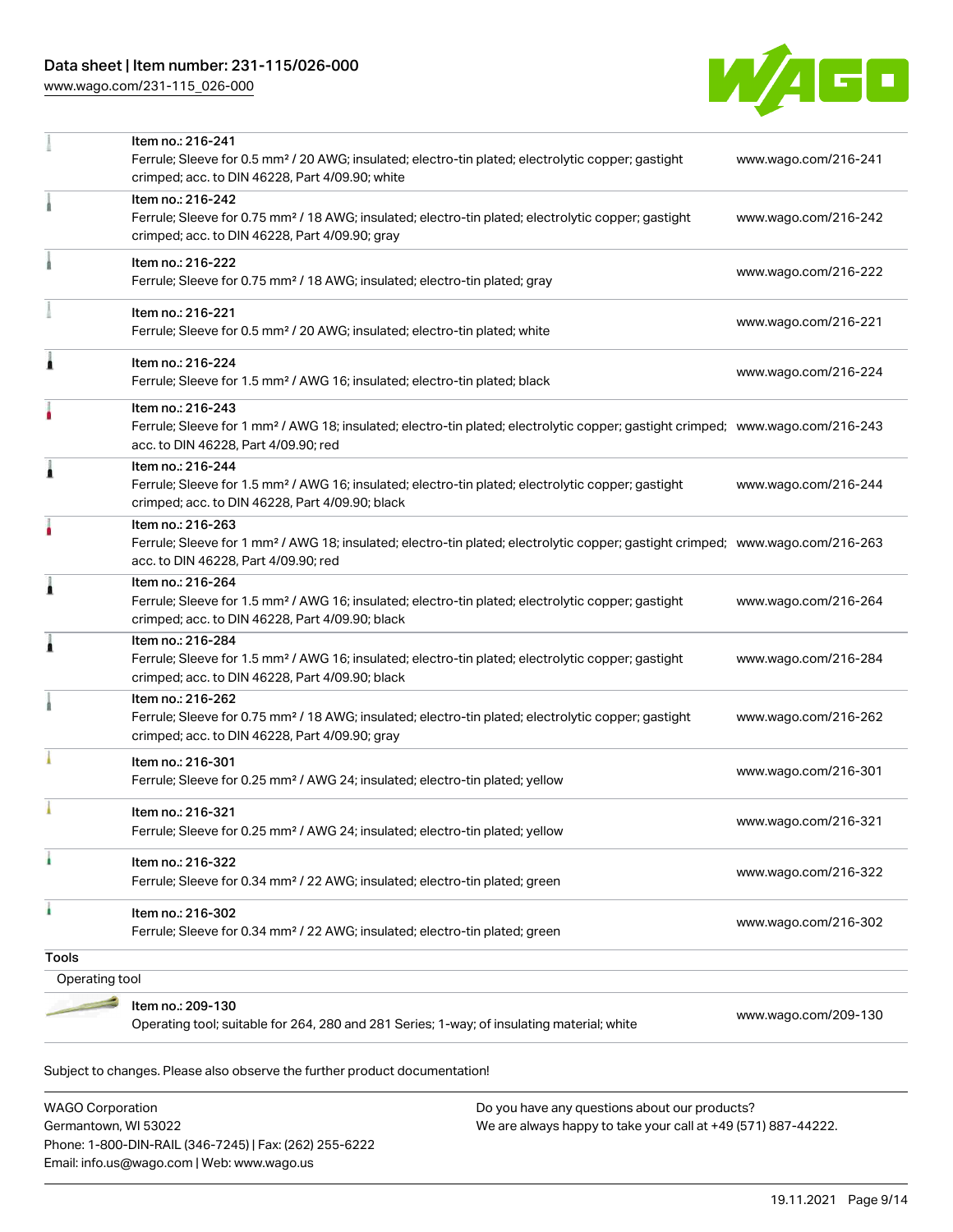# Data sheet | Item number: 231-115/026-000

[www.wago.com/231-115\\_026-000](http://www.wago.com/231-115_026-000)



|                     | Item no.: 209-132<br>Operating tool; for connecting comb-style jumper bar; 2-way; of insulating material                                                           | www.wago.com/209-132 |
|---------------------|--------------------------------------------------------------------------------------------------------------------------------------------------------------------|----------------------|
|                     | Item no.: 231-159                                                                                                                                                  |                      |
|                     | Operating tool; natural                                                                                                                                            | www.wago.com/231-159 |
|                     | Item no.: 231-231                                                                                                                                                  | www.wago.com/231-231 |
|                     | Combination operating tool; red                                                                                                                                    |                      |
|                     | Item no.: 231-131                                                                                                                                                  | www.wago.com/231-131 |
|                     | Operating tool; made of insulating material; 1-way; loose; white                                                                                                   |                      |
|                     | Item no.: 231-291                                                                                                                                                  |                      |
|                     | Operating tool; made of insulating material; 1-way; loose; red                                                                                                     | www.wago.com/231-291 |
|                     | Item no.: 280-432                                                                                                                                                  | www.wago.com/280-432 |
|                     | Operating tool; made of insulating material; 2-way; white                                                                                                          |                      |
|                     | Item no.: 280-434<br>Operating tool; made of insulating material; 4-way                                                                                            | www.wago.com/280-434 |
|                     |                                                                                                                                                                    |                      |
|                     | Item no.: 280-437<br>Operating tool; made of insulating material; 7-way                                                                                            | www.wago.com/280-437 |
|                     | Item no.: 280-440                                                                                                                                                  | www.wago.com/280-440 |
|                     | Operating tool; made of insulating material; 10-way                                                                                                                |                      |
|                     | Item no.: 280-435                                                                                                                                                  | www.wago.com/280-435 |
|                     | Operating tool; made of insulating material; 5-way; gray                                                                                                           |                      |
|                     | Item no.: 280-436                                                                                                                                                  | www.wago.com/280-436 |
|                     | Operating tool; made of insulating material; 6-way                                                                                                                 |                      |
|                     | Item no.: 280-438<br>Operating tool; made of insulating material; 8-way                                                                                            | www.wago.com/280-438 |
|                     |                                                                                                                                                                    |                      |
|                     | Item no.: 280-433<br>Operating tool; made of insulating material; 3-way                                                                                            | www.wago.com/280-433 |
| Marking accessories |                                                                                                                                                                    |                      |
| Marking strip       |                                                                                                                                                                    |                      |
|                     | Item no.: 210-331/500-103                                                                                                                                          | www.wago.com/210-331 |
|                     | Marking strips; as a DIN A4 sheet; MARKED; 1-12 (300x); Height of marker strip: 2.3 mm/0.091 in; Strip                                                             | /500-103             |
|                     | length 182 mm; Horizontal marking; Self-adhesive; white                                                                                                            |                      |
|                     | Item no.: 210-331/500-104                                                                                                                                          | www.wago.com/210-331 |
|                     | Marking strips; as a DIN A4 sheet; MARKED; 13-24 (300x); Height of marker strip: 2.3 mm/0.091 in; Strip<br>length 182 mm; Horizontal marking; Self-adhesive; white | /500-104             |
|                     | Item no.: 210-332/500-202                                                                                                                                          |                      |
|                     | Subject to changes. Please also observe the further product documentation!                                                                                         |                      |

WAGO Corporation Germantown, WI 53022 Phone: 1-800-DIN-RAIL (346-7245) | Fax: (262) 255-6222 Email: info.us@wago.com | Web: www.wago.us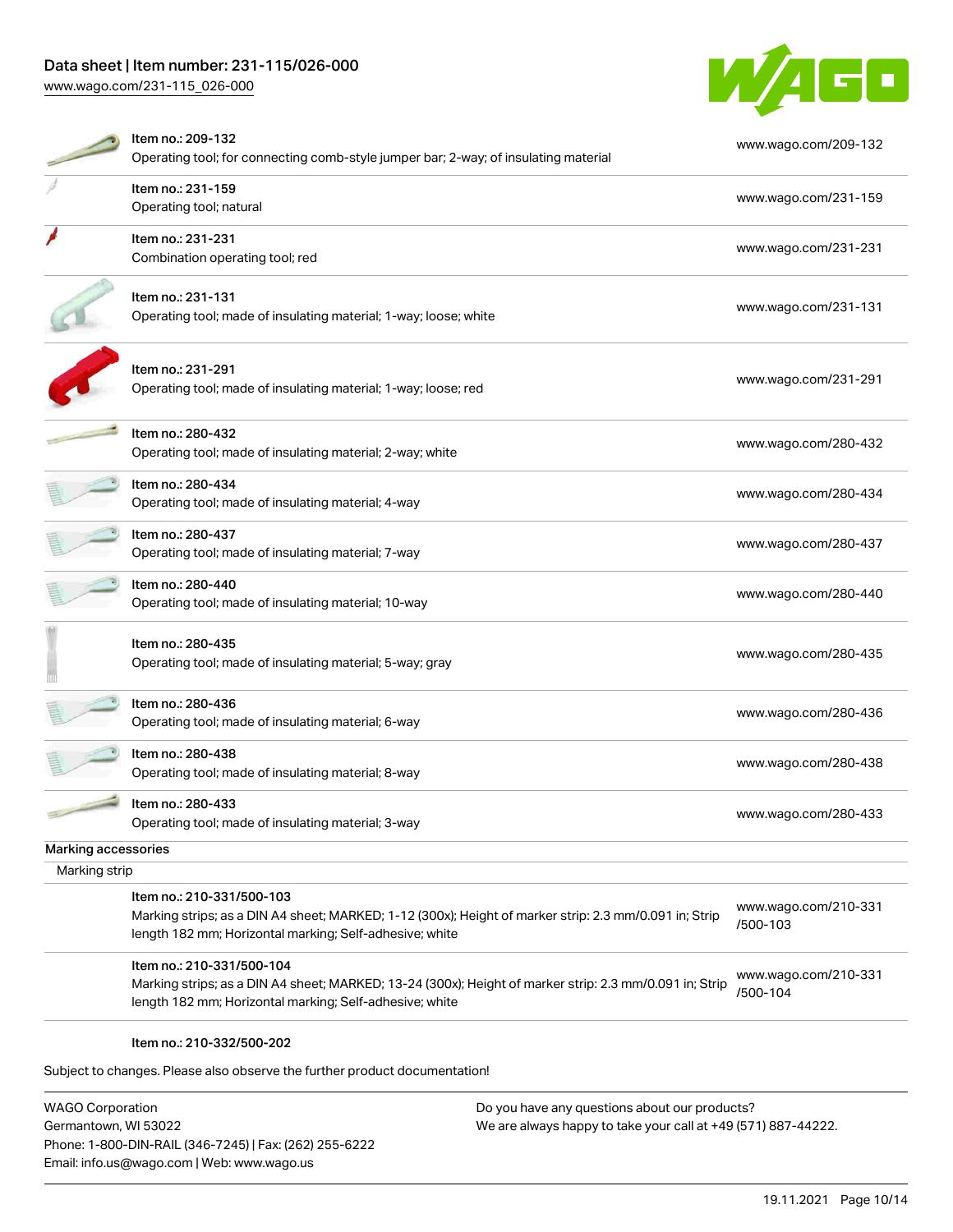

|                                                         | Marking strips; as a DIN A4 sheet; MARKED; 1-16 (160x); Height of marker strip: 3 mm; Strip length 182<br>mm; Horizontal marking; Self-adhesive; white                               | /500-202      | www.wago.com/210-332 |
|---------------------------------------------------------|--------------------------------------------------------------------------------------------------------------------------------------------------------------------------------------|---------------|----------------------|
|                                                         | Item no.: 210-332/500-206<br>Marking strips; as a DIN A4 sheet; MARKED; 33-48 (160x); Height of marker strip: 3 mm; Strip length<br>182 mm; Horizontal marking; Self-adhesive; white | /500-206      | www.wago.com/210-332 |
|                                                         | Item no.: 210-332/500-205<br>Marking strips; as a DIN A4 sheet; MARKED; 1-32 (80x); Height of marker strip: 3 mm; Strip length 182<br>mm; Horizontal marking; Self-adhesive; white   | /500-205      | www.wago.com/210-332 |
|                                                         | Item no.: 210-332/500-204<br>Marking strips; as a DIN A4 sheet; MARKED; 17-32 (160x); Height of marker strip: 3 mm; Strip length<br>182 mm; Horizontal marking; Self-adhesive; white | /500-204      | www.wago.com/210-332 |
| Jumpers                                                 |                                                                                                                                                                                      |               |                      |
| Jumper                                                  |                                                                                                                                                                                      |               |                      |
|                                                         | ltem no.: 231-905<br>Jumper; for conductor entry; 5-way; insulated; gray                                                                                                             |               | www.wago.com/231-905 |
|                                                         | Item no.: 231-903<br>Jumper; for conductor entry; 3-way; insulated; gray                                                                                                             |               | www.wago.com/231-903 |
|                                                         | Item no.: 231-907<br>Jumper; for conductor entry; 7-way; insulated; gray                                                                                                             |               | www.wago.com/231-907 |
|                                                         | Item no.: 231-910<br>Jumper; for conductor entry; 10-way; insulated; gray                                                                                                            |               | www.wago.com/231-910 |
|                                                         | Item no.: 231-902<br>Jumper; for conductor entry; 2-way; insulated; gray                                                                                                             |               | www.wago.com/231-902 |
| <b>Testing accessories</b>                              |                                                                                                                                                                                      |               |                      |
| Testing accessories                                     |                                                                                                                                                                                      |               |                      |
|                                                         | Item no.: 210-136<br>Test plug; 2 mm Ø; with 500 mm cable                                                                                                                            |               | www.wago.com/210-136 |
|                                                         | Item no.: 231-661<br>Test plugs for female connectors; for 5 mm and 5.08 mm pin spacing; 2,50 mm <sup>2</sup> ; light gray                                                           |               | www.wago.com/231-661 |
| <b>Downloads</b><br>Documentation                       |                                                                                                                                                                                      |               |                      |
| <b>Additional Information</b><br>Technical explanations | 2019 Apr 3                                                                                                                                                                           | pdf<br>2.0 MB | Download             |

| <b>WAGO Corporation</b>                                | Do you have any questions about our products?                 |
|--------------------------------------------------------|---------------------------------------------------------------|
| Germantown, WI 53022                                   | We are always happy to take your call at +49 (571) 887-44222. |
| Phone: 1-800-DIN-RAIL (346-7245)   Fax: (262) 255-6222 |                                                               |
| Email: info.us@wago.com   Web: www.wago.us             |                                                               |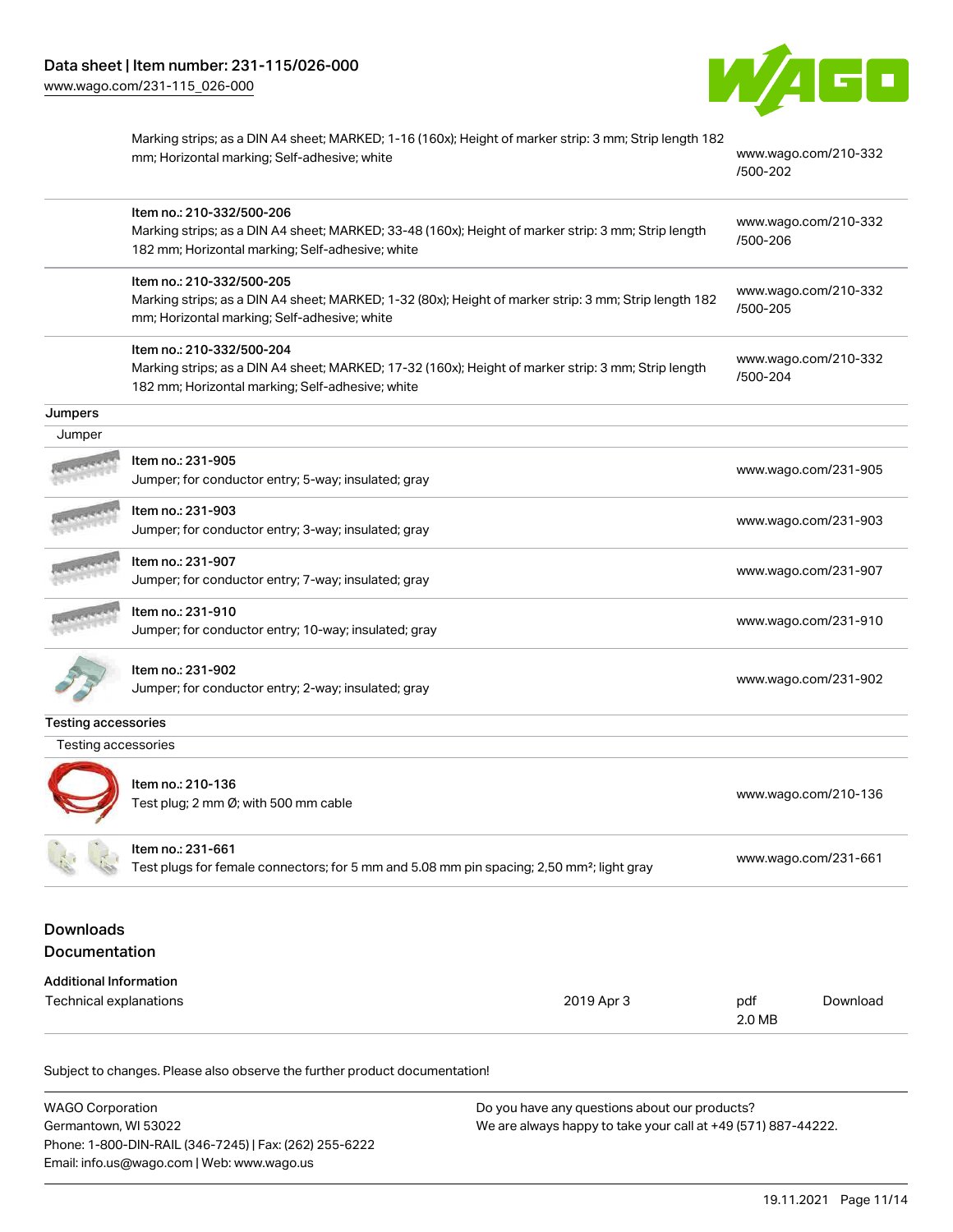

### CAD files

CAD data

| 2D/3D Models 231-115/026-000                                        | <b>URL</b> | Download |
|---------------------------------------------------------------------|------------|----------|
| CAE data                                                            |            |          |
| EPLAN Data Portal 231-115/026-000                                   | <b>URL</b> | Download |
| ZUKEN Portal 231-115/026-000                                        | <b>URL</b> | Download |
| EPLAN Data Portal 231-115/026-000                                   | <b>URL</b> | Download |
| <b>Environmental Product Compliance</b><br><b>Compliance Search</b> |            |          |

| Environmental Product Compliance 231-115/026-000                                                                                       | URL | Download |
|----------------------------------------------------------------------------------------------------------------------------------------|-----|----------|
| 1-conductor female connector; CAGE CLAMP <sup>®</sup> ; 2.5 mm <sup>2</sup> ; Pin spacing 5 mm; 15-pole;<br>$2,50 \text{ mm}^2$ ; gray |     |          |
|                                                                                                                                        |     |          |

#### Installation Notes

Inserting a conductor via 3.5 mm screwdriver – CAGE CLAMP® actuation parallel to conductor entry.



Inserting a conductor via 3.5 mm screwdriver – CAGE CLAMP® actuation perpendicular to conductor entry.



Inserting a conductor into CAGE CLAMP® unit via operating lever (231-291).

Subject to changes. Please also observe the further product documentation!

WAGO Corporation Germantown, WI 53022 Phone: 1-800-DIN-RAIL (346-7245) | Fax: (262) 255-6222 Email: info.us@wago.com | Web: www.wago.us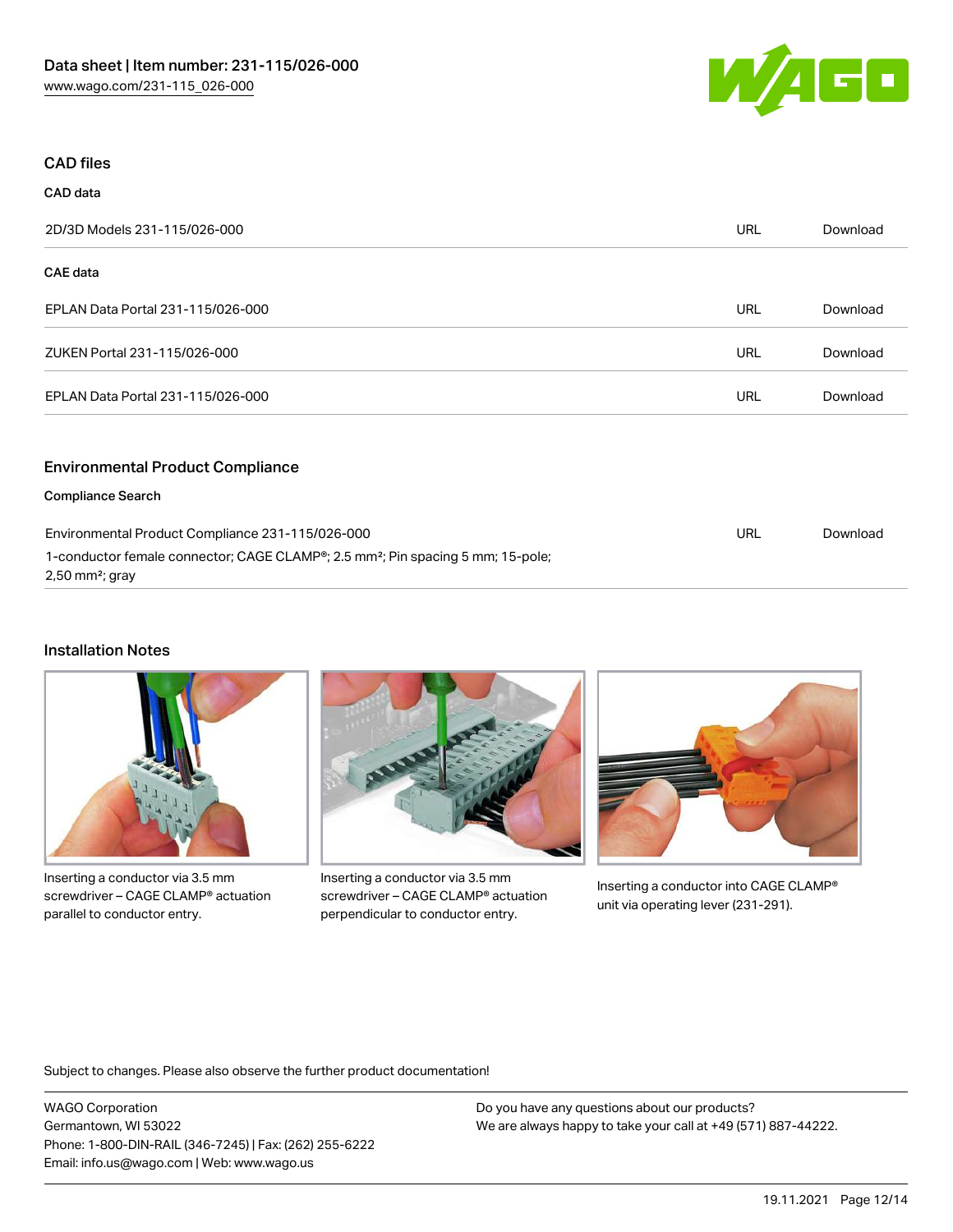



Inserting a conductor via operating tool.



Coding a female connector by removing coding finger(s).



Testing – female connector with CAGE CLAMP®

Integrated test ports for testing perpendicular to conductor entry via 2 or 2.3 mm Ø test plug

#### Installation

Subject to changes. Please also observe the further product documentation!

WAGO Corporation Germantown, WI 53022 Phone: 1-800-DIN-RAIL (346-7245) | Fax: (262) 255-6222 Email: info.us@wago.com | Web: www.wago.us